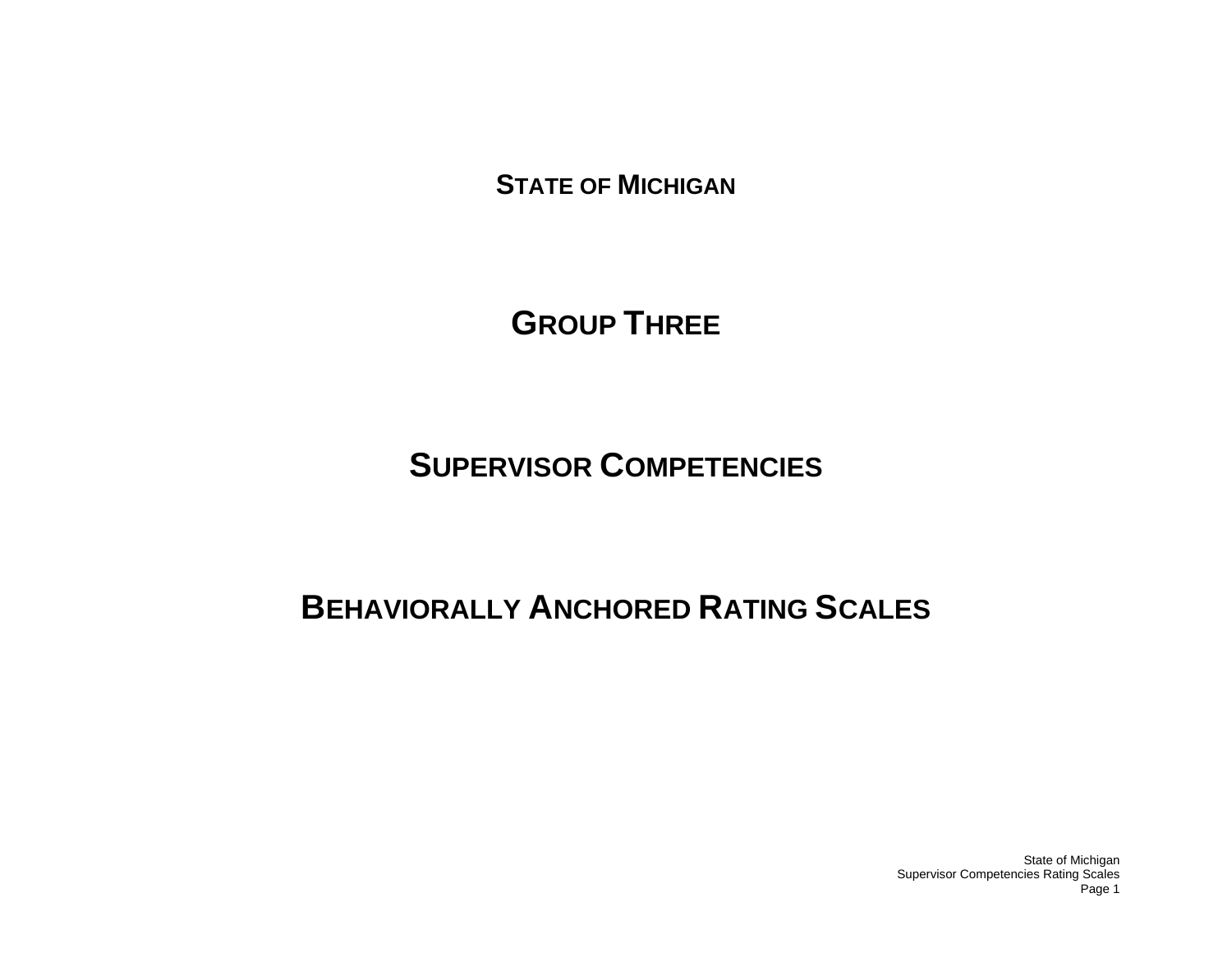## **ADAPTABILITY**

Maintaining effectiveness when experiencing major changes in personal work tasks or the work environment; adjusting effectively to work within new work structures, processes, requirements or cultures.

#### **Needs Improvement**

- • Displays resistance and is uncomfortable with change. Does not cope well with change. Continues to rely upon existing approaches and procedures.
- • Portrays a negative attitude toward change as well as those implementing the changes. Does not see the benefit in change and anticipates the worst.
- •Unnecessarily questions change.
- •Does not accept or support the overall vision for the department.
- •Does little or nothing to help subordinates to accept change.

#### **Meets Expectations**

- • Attempts to understand changes in work tasks, situations, and environment as well as the logic or basis for change. Sets goals and priorities to accomplish change.
- •Promotes and encourages change. Does what is necessary to adjust to change for self and others.
- •Sees where change benefits the organization and the people in it.
- •Deals effectively with changes in direction.
- •Directs and assists subordinates through the change process.

- • Anticipates work changes and quickly adapts to the new situations and work requirements. Actively seeks information regarding new work situations.
- • Approaches change in a positive manner. Handles change and new situations as opportunities for learning or growth and focuses on the beneficial aspects. Speaks positively regarding change to others. Sets a strong example for staff.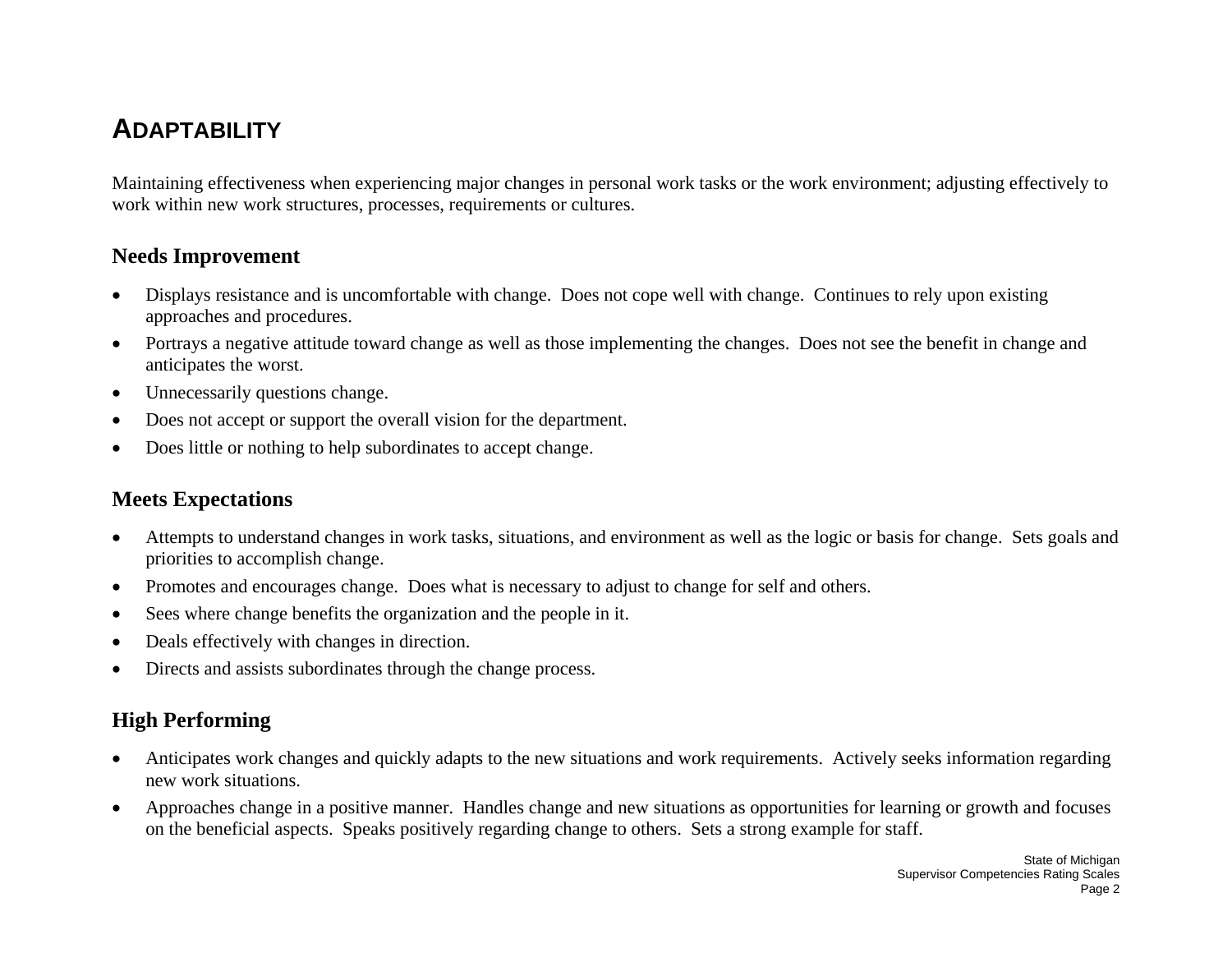- •Envisions the end results of change and follows through to ensure that changes are properly integrated and performed.
- • Excels in an environment of frequently changing work structures and processes. Takes appropriate risks in order to implement change.
- $\bullet$ Champions change. Supports subordinates' work as change agents.

## **ALIGNING PERFORMANCE FOR SUCCESS**

Focusing and guiding others in accomplishing work objectives.

#### **Needs Improvement**

- •Does not regularly provide feedback to staff on work performance; discusses performance primarily during the annual review.
- •Does not set clear expectations for defining work success.
- •Does not obtain or provide adequate training or experiences for staff to accomplish work objectives.
- •Is not approachable to staff who have questions or seek advice on completing work effectively.
- • Does not consistently emphasize the importance of high quality work; does not hold subordinates accountable for marginal quality work.
- $\bullet$ Views performance appraisal/rating system as an obstacle to completing the work.
- •Does not understand subordinates in a way that allows identification of performance motivators.

### **Meets Expectations**

- $\bullet$ Monitors performance and provides timely, objective, and insightful feedback in addition to the annual performance review.
- •Sets performance objectives for the individual and/or the project; ensures that staff understand the assignment.
- •Ensures that individuals have the proper training for the task at hand.
- •Provides the necessary tools for staff to accomplish work objectives; helps to eliminate obstacles or problems.
- •Holds team members accountable for achieving results.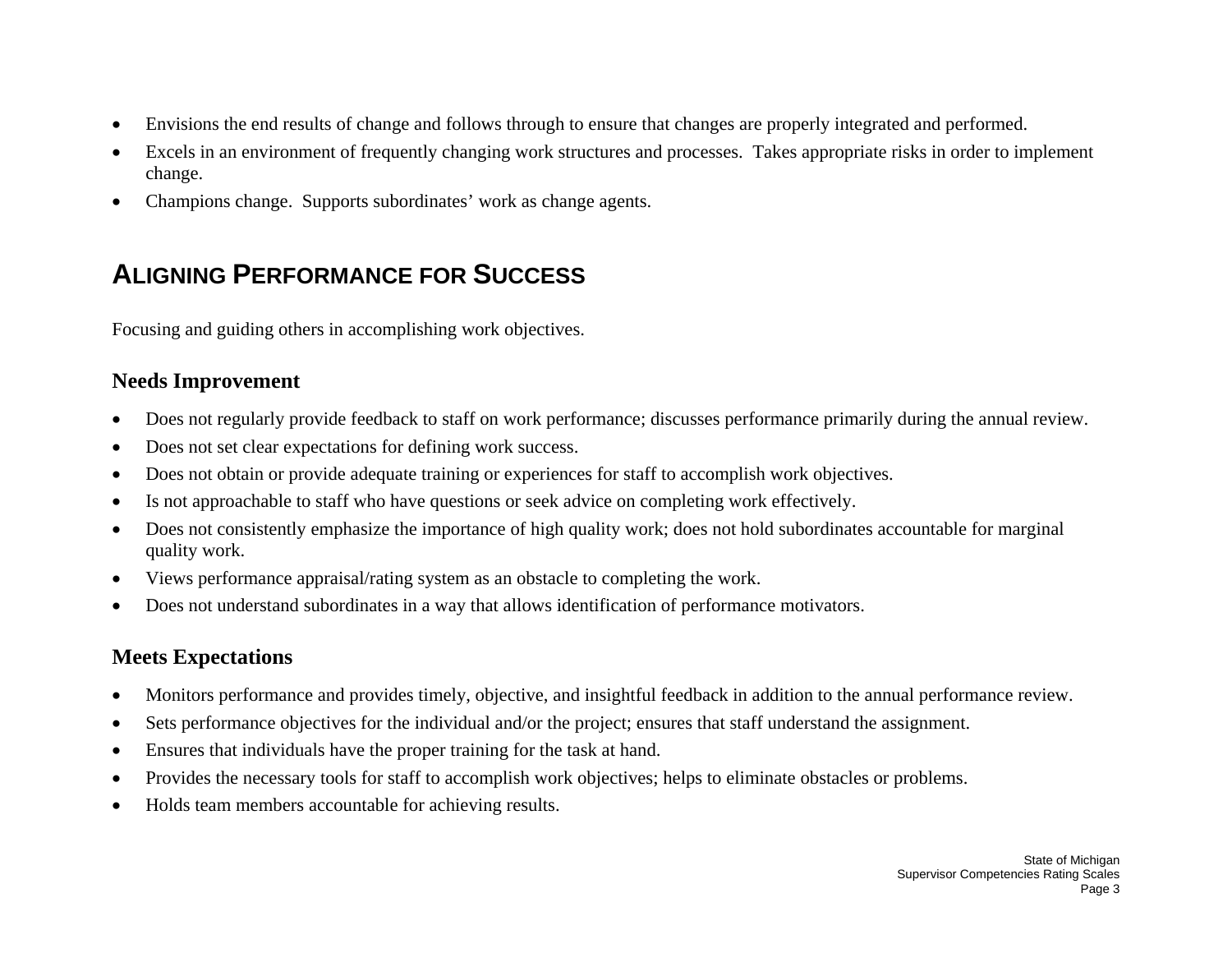- $\bullet$  Works with subordinates to generate performance goals that are specific, measurable, and time-bound; establishes a mechanism for monitoring progress.
- •Attends training courses and reviews materials that help identify staff motivators.

#### **High Performing**

- $\bullet$ Consistently provides helpful feedback to maximize individual and team performance.
- • Sets high performance expectations for the individual or team; creates high levels of commitment and buy-in for results; holds others accountable for achieving the results.
- •Seeks out training opportunities for staff.
- • Takes necessary risks and action to successfully find resources, training, tools, etc. to support staff needs; is creative with regard to obtaining additional resources. Is consistently accessible to and approachable by staff.
- •Consistently emphasizes the importance of high quality work, holds subordinates accountable for marginal quality work.
- • Actively coaches others and works with them to create developmental opportunities to expand their knowledge and skill level; provides positive or constructive feedback and guidance for career development.
- •Finds ways to leverage strengths of team members and manage limitations in order to deliver strong team results.
- •Identifies appropriate rewards and recognizes excellence in ways that motivate others.

## **BUILDING TRUST**

Interacting with others in a way that gives them confidence in one's intentions and those of the organization.

- •Does not treat others in a consistent and fair manner; reverses decisions often; "plays favorites" with some subordinates.
- •Does not keep confidential information or personal information to self; shares inappropriate information.
- • Does not timely communicate important information to employees and customers. Does not address problems and acts indirectly and passively with others.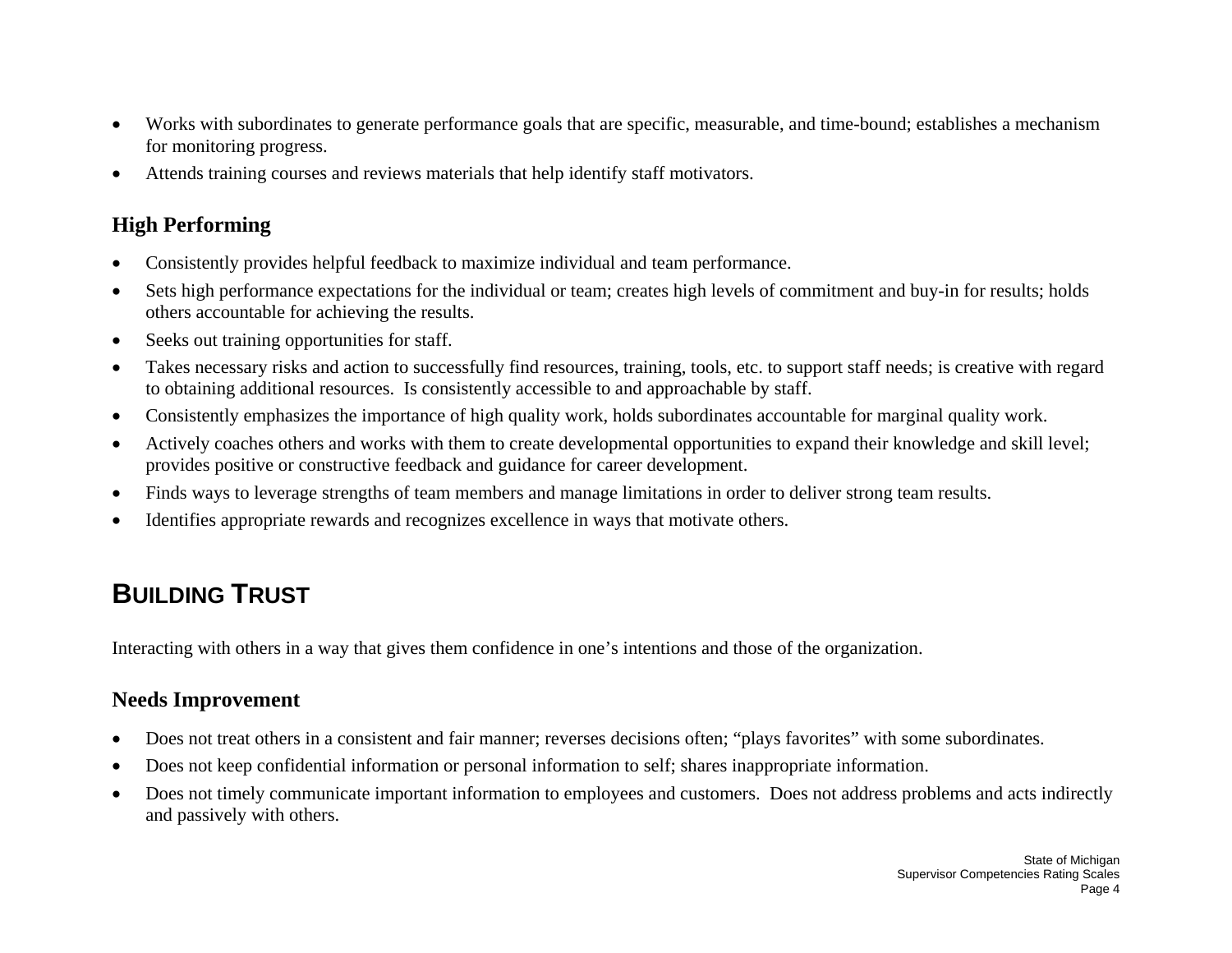- •Does not take personal responsibility and places blame on others when things go wrong.
- •Does not routinely follow through on commitments, if at all.

- •Interacts effectively with others. Is fair and consistent with staff. Treats others with respect.
- •Is trustworthy with confidential information.
- •Follows through on commitments and promises.
- •Provides accurate information. Communicates openly and honestly with employees, peers, and supervisor.
- •Accepts responsibility for one's actions, regardless of the outcome.

## **High Performing**

- $\bullet$ Consistently treats people with respect and fairness. Instills good work ethics, provides guidance, and supports others.
- •Always keeps confidential or personal information to self when appropriate.
- •Clearly articulates directions to others and follows through at all times. Meets all commitments and avoids over-commitment.
- •Consistently provides available information on a timely basis. Is open and honest in communications on difficult issues.
- • Openly accepts responsibility for setbacks and less successful endeavors by self or team; discusses how to amend the situation in the future, including modification of own efforts or actions.

# **COACHING**

Providing timely guidance and feedback to help staff strengthen specific knowledge and skill areas needed to accomplish a task or solve a problem.

### **Needs Improvement**

•Does not provide assistance and feedback to staff. Retains power by not sharing information.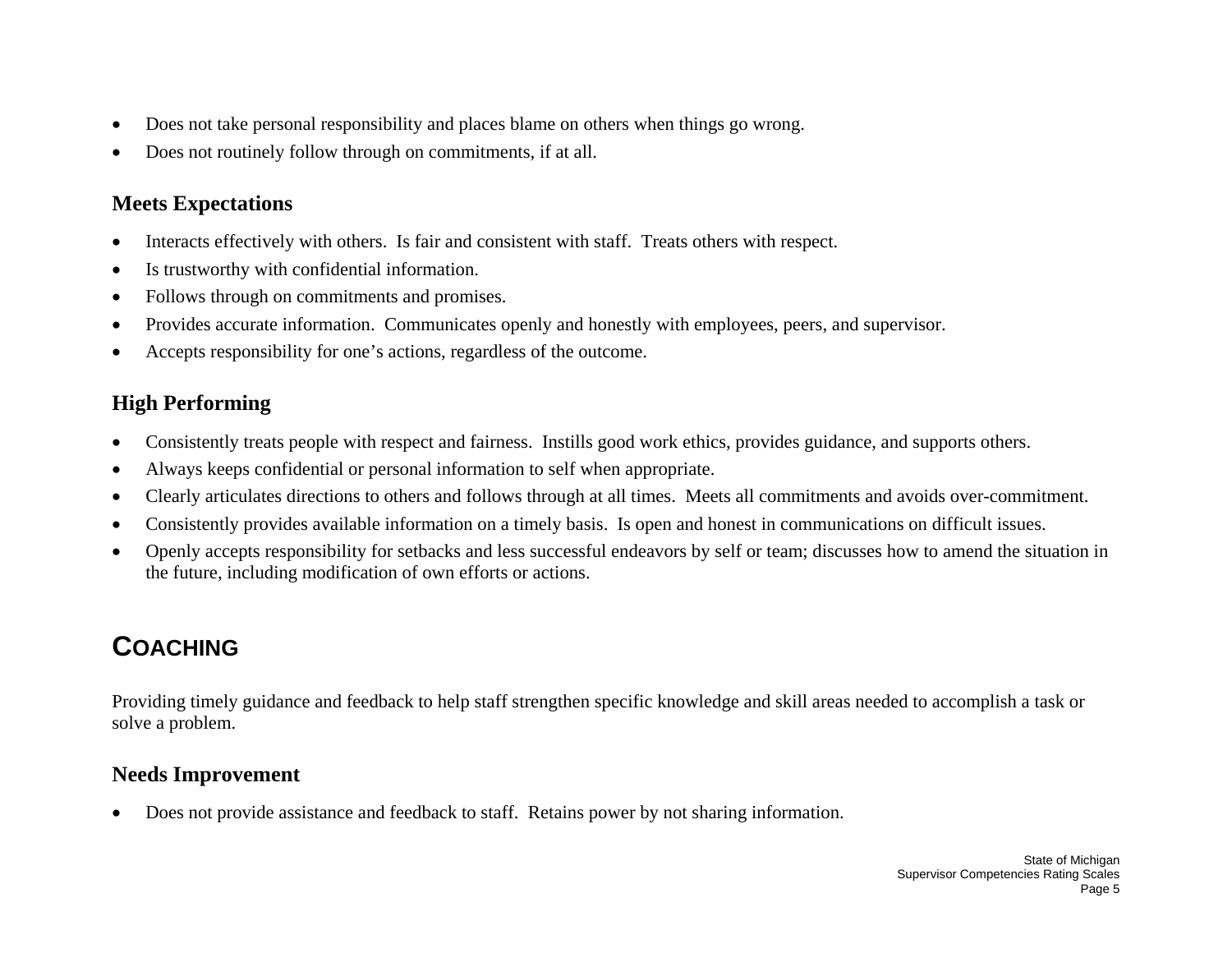- •Is not open to new ideas and does not solicit them from others.
- •Provides inadequate directions to staff, making the work difficult or impossible to complete.
- •Is inaccessible to staff and does not create time or tolerate questions and/or concerns.
- •Does not coach or provide coaching opportunities; does not look at team approach as a coaching and/or mentoring opportunity.

- •Provides assistance and feedback to staff in a timely manner.
- •Remains open and welcome to new ideas from others.
- •Explains and demonstrates processes, procedures, and/or operations. Shares expectations with staff and provides clear directions.
- •Always accessible to staff and encourages staff to ask questions and/or raise concerns.
- •Acts as team player in accomplishing tasks and will involve less experienced staff to gain exposure to more difficult assignments.

## **High Performing**

- • Consistently furnishes timely and appropriate feedback for development and reinforcement. Provides credit to employees when appropriate.
- •Solicits, listens to and acknowledges the ideas of others.
- •Effectively coaches subordinates through processes by demonstration and discussion.
- •Provides regular opportunities for staff to be involved in coaching and mentoring activities.
- •Identifies and takes advantage of opportunities to build self-esteem of staff. Observes staff and creates coaching opportunities.
- •Allows employees independence to complete work, only getting involved or intervening when absolutely necessary.

## **COMMUNICATION**

Clearly conveying and receiving information and ideas through a variety of media to individuals or groups in a manner that engages the audience, helps them understand and retain the message, and permits response and feedback from the listener.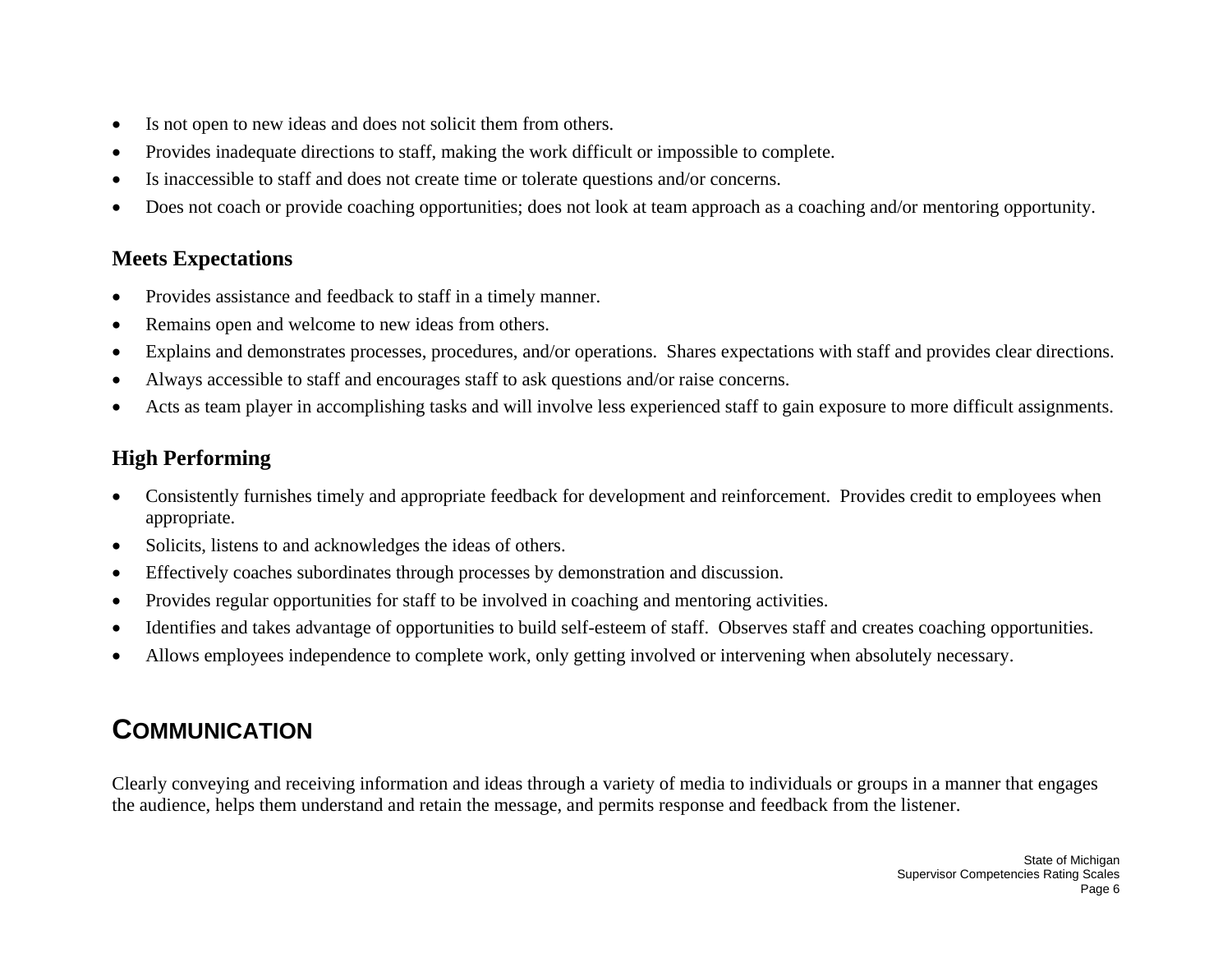#### **Needs Improvement**

- •Rarely disseminates information, if at all, or fails to transmit information in a timely manner.
- •Frequently choose inappropriate communication method (e.g. uses email to avoid face-to-face contact).
- •Does not listen to or is not receptive to the ideas of others. Does not encourage staff to create new ideas.
- •Provides inaccurate, unorganized and/or incomplete information to staff.
- •Does not seek answers when process, directions, information, or goals are unclear.
- •Communications reflect insensitivity to the feelings or needs of others.
- $\bullet$ Does not listen effectively; often misunderstands or forgets communication.

### **Meets Expectations**

- $\bullet$ Provides accurate, organized, timely, and complete information to staff.
- •Utilizes appropriate communication tool based on information to be conveyed.
- •Is receptive to the ideas of others. Encourages staff to create new ideas.
- •Provides important information to employees in a timely manner.
- •Seeks answers when does not understand process, directions, information, or goals.
- •Uses appropriate tone, body language, correct spelling and grammar when interacting or corresponding with others.
- •Listens effectively

- $\bullet$  Clearly conveys information, expectations, and background in a timely manner. Shares the big picture with staff to clarify purpose and importance; stresses major points; follows a logical sequence.
- •Utilizes and encourages others to use a wide variety of communication tools to convey information effectively and gain buy-in.
- •Effectively uses information from others to improve current processes.
- •Seldom misunderstood when giving direction and/or assignment.
- •Highly effective when gathering information to assist in clarification.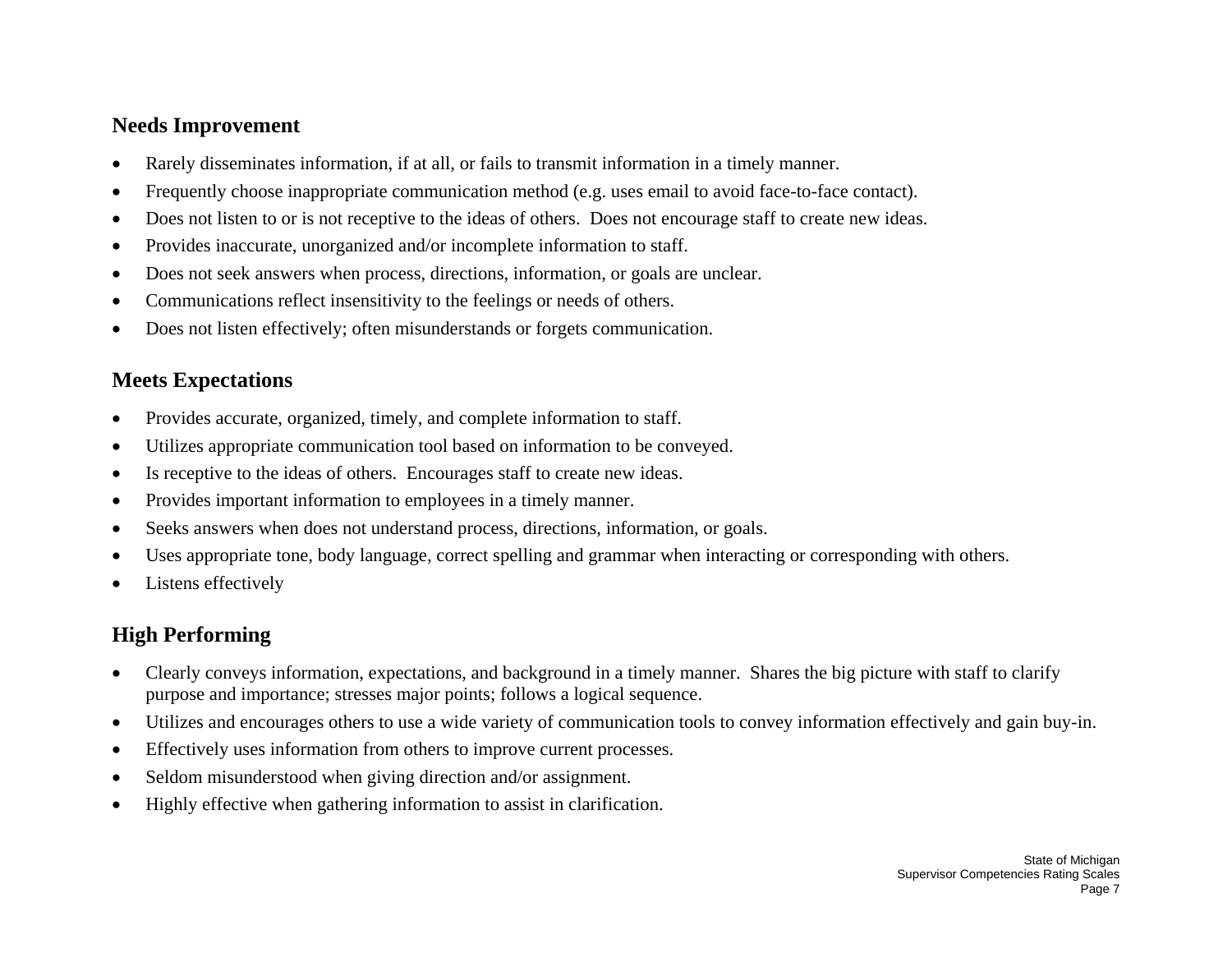- •Shows an understanding of and adjusts to different communication styles.
- • Highly effective in active listening; can accurately restate the sender's message in different words and terms while also considering the recipient's preferences and communication style.

## **CUSTOMER FOCUS**

Making customers and their needs a primary focus of one's actions; developing and sustaining productive customer relationships.

### **Needs Improvement**

- •Inflexible or unwilling to take appropriate risks to meet the needs of the customer.
- •Shows insensitivity and abruptness toward customers. Responds negatively and defensively to complaints.
- •Provides incompetent answers or does not give any information at all.
- •Does not accept responsibility for one's actions and tasks. Makes excuses or blames others when problems are not solved.
- •Does not listen to input from others. Responds untimely to feedback or complaints, if at all. Tends to avoid the customers.
- •Uses existing rules or procedures to justify avoiding service to customer groups.
- •Considers customer feedback as negative.

### **Meets Expectations**

- •Openly receives feedback on customer service. Listens to customer needs and does what is required to service customers.
- • Takes into consideration how actions or plans will affect the customers and accommodates as necessary. Offers alternatives to situations and changes direction to better meet customer needs.
- •Meets or exceeds customer expectations by providing accurate, complete information.
- •Accepts responsibility and takes action to address customer needs.
- •Seeks to understand the reason for customer's needs. Adheres to time frames. Remains focused under pressure.
- •Seeks out new customers and provides education on services provided.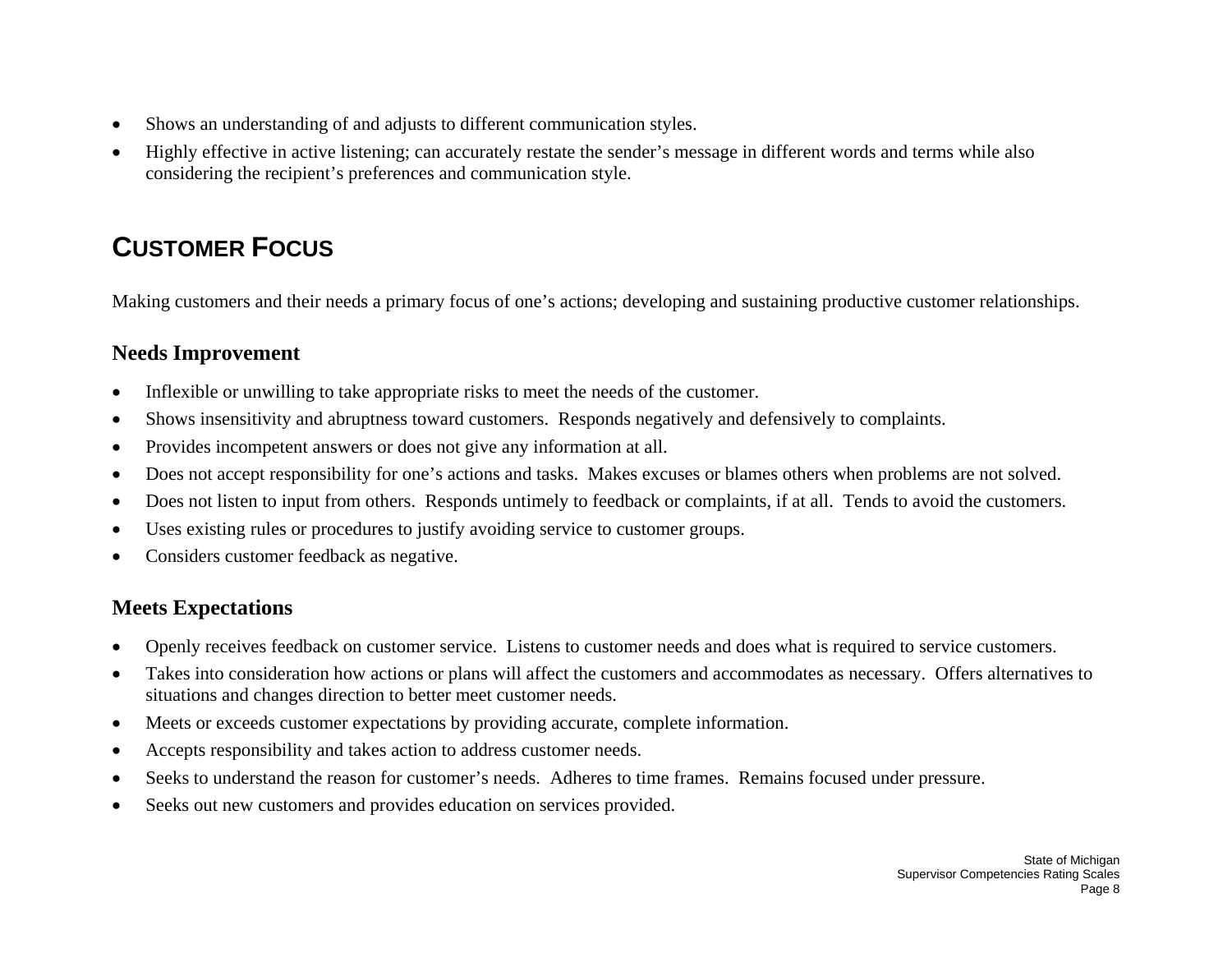$\bullet$ Openly accepts feedback.

### **High Performing**

- $\bullet$  Effectively prioritizes customer needs. Stays focused on customer's needs and offers alternatives as appropriate. Responds to feedback in a timely manner.
- •Builds excellent rapport and cooperative relationship with the customer, general public, and/or client.
- •Cooperates/coordinates with other departments to satisfy customer needs.
- •"Goes the extra mile" to satisfy customer needs and frequently exceeds customer expectations.
- •Works to eliminate barriers that interfere with providing outstanding customer service.
- •Welcomes and solicits feedback and constructive criticism.

## **DECISION MAKING**

Identifying and understanding issues, problems, and opportunities; comparing data from different sources to draw conclusions; using effective approaches for choosing a course of action or developing appropriate solutions; taking action that is consistent with available facts, constraints, and probable consequences.

- $\bullet$  Makes inappropriate or unauthorized decisions. Does not review appropriate information surrounding the decision making process, ignores the overall mission, and does not examine alternative solutions.
- •Does not see the big picture.
- •Seldom responds to problems, if at all; tends to avoid making decisions. Changes decisions frequently.
- •Dictates decisions while neglecting to provide rationale for the decisions.
- •Makes decisions based on inadequate information. Decisions are often not made in a timely manner.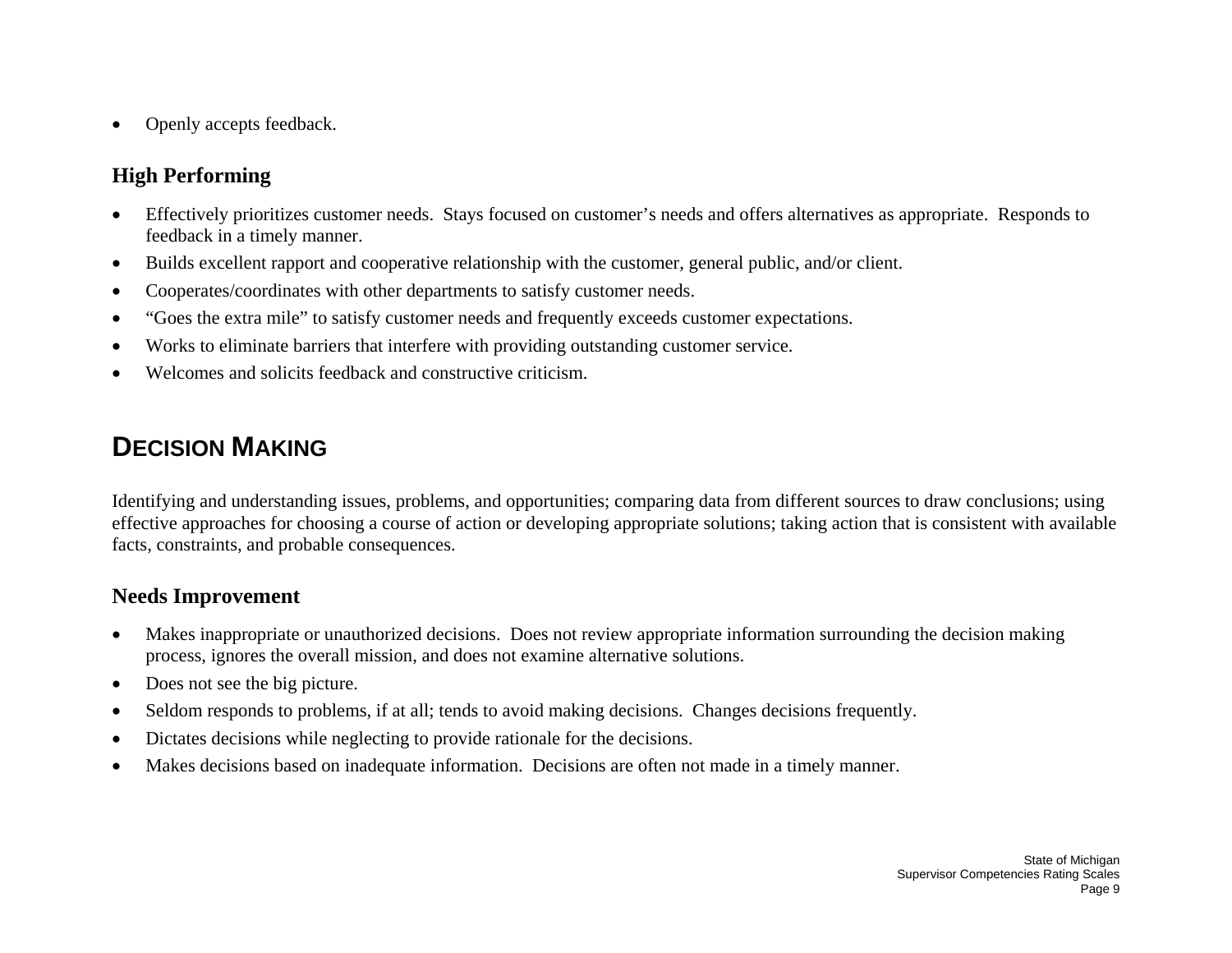- •Makes independent decisions when appropriate. Consults with others prior to making final decisions when appropriate.
- • Demonstrates an understanding of the big picture and involves others in the decision making process to obtain buy-in before making decisions.
- •Makes decisions on a timely basis, commits to action, and follows up until decision is fully implemented.
- • Provides the appropriate amount of information when informing others of a decision. Clearly explains the rationale behind the decisions.
- • Analyzes problems, gathers applicable information and identifies issues relevant to problem areas before developing timely solutions.

## **High Performing**

- •Consistently generates alternative as well as creative solutions to solving problems.
- •Consistently incorporates elements of the big picture when making decisions to ensure effective participation by others.
- •Anticipates future problems and proactively responds.
- •Highly effective in providing rationale and explaining the decision making process.
- • Excels in organizing research surrounding a decision. Conducts or delegates appropriate investigative work before making decisions and responds in a timely manner.

# **DELEGATING RESPONSIBILITY**

Allocating decision-making authority and/or task responsibility to appropriate others to maximize the organization's and individual's effectiveness.

- •Micro-manages projects.
- •Does not explain expected outcomes to staff when assigning work.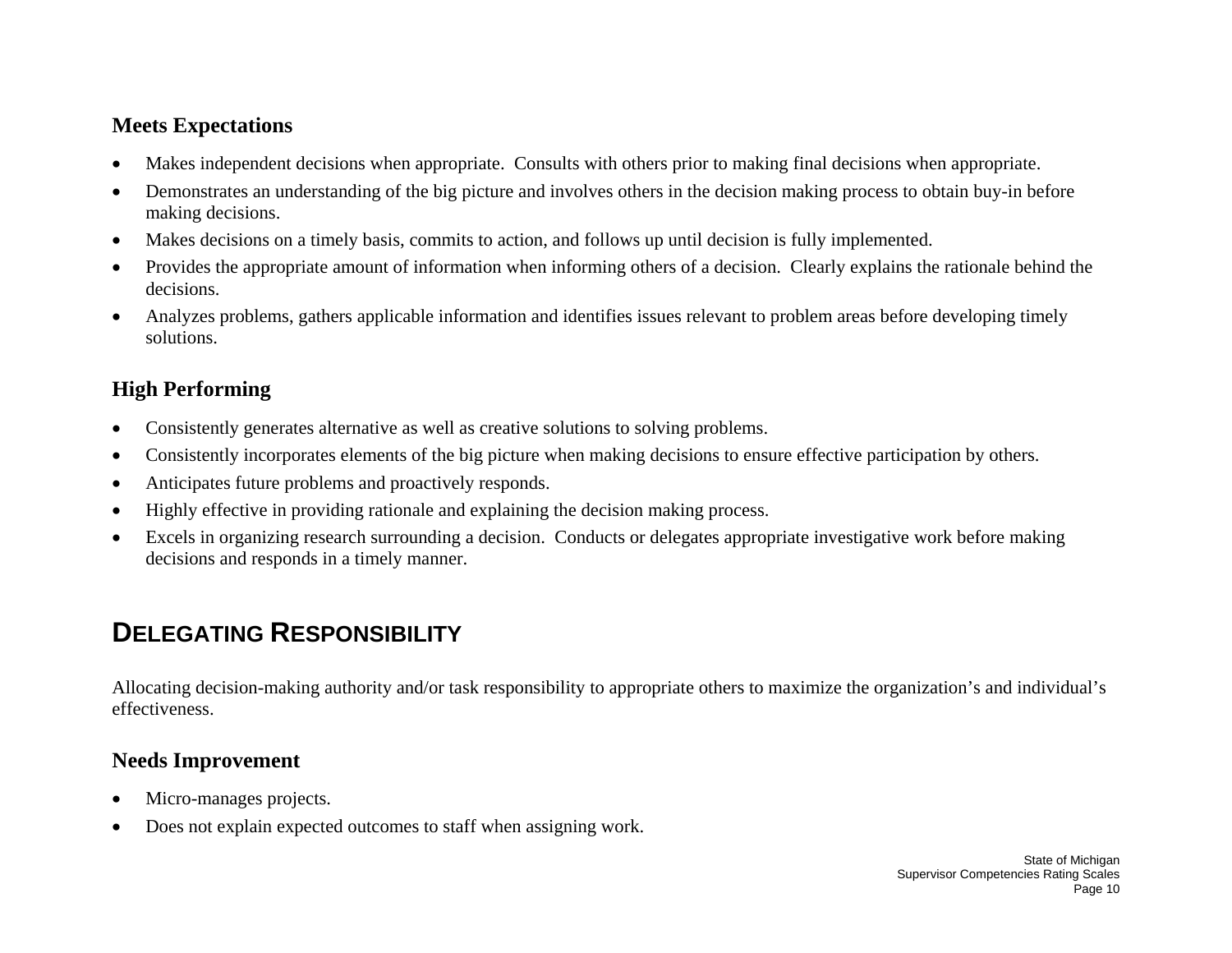- •Does not delegate authority for projects; delegates responsibility for tasks only.
- •Does not consider staff workload and schedules in delegation of new assignments.
- •Delegates repeatedly to particular staff, playing favorites; doesn't promote employee development in making work assignments.
- •Typically delegates routine and undesirable tasks to staff, while keeping more interesting projects for self.
- • Assigns work to employees who lack the necessary skills and expertise to do the job effectively without providing appropriate training or resources.
- •Delegates all work to avoid responsibility for outcomes.

- •Delegates activities to others to complete; monitors progress toward completion of the work.
- •Explains expected results and monitors progress toward completion of the project.
- •Provides necessary authority and support to complete tasks.
- •Balances workloads and schedules when assigning tasks.
- •Recognizes strengths and weaknesses of team and makes assignments accordingly.

- • Delegates authority as well as responsibility for projects; provides support; empowers staff to exercise own judgment and expertise to complete project.
- •Will delegate tasks to ease the workload, yet does not over-delegate solely to relieve own responsibility.
- •Delegates activities to improve and develop staff capabilities; knows which activities can be effectively delegated to which staff.
- •Provides opportunities that allow staff to develop.
- •Strategically delegates projects and tasks to staff members who have the skills necessary to complete the job.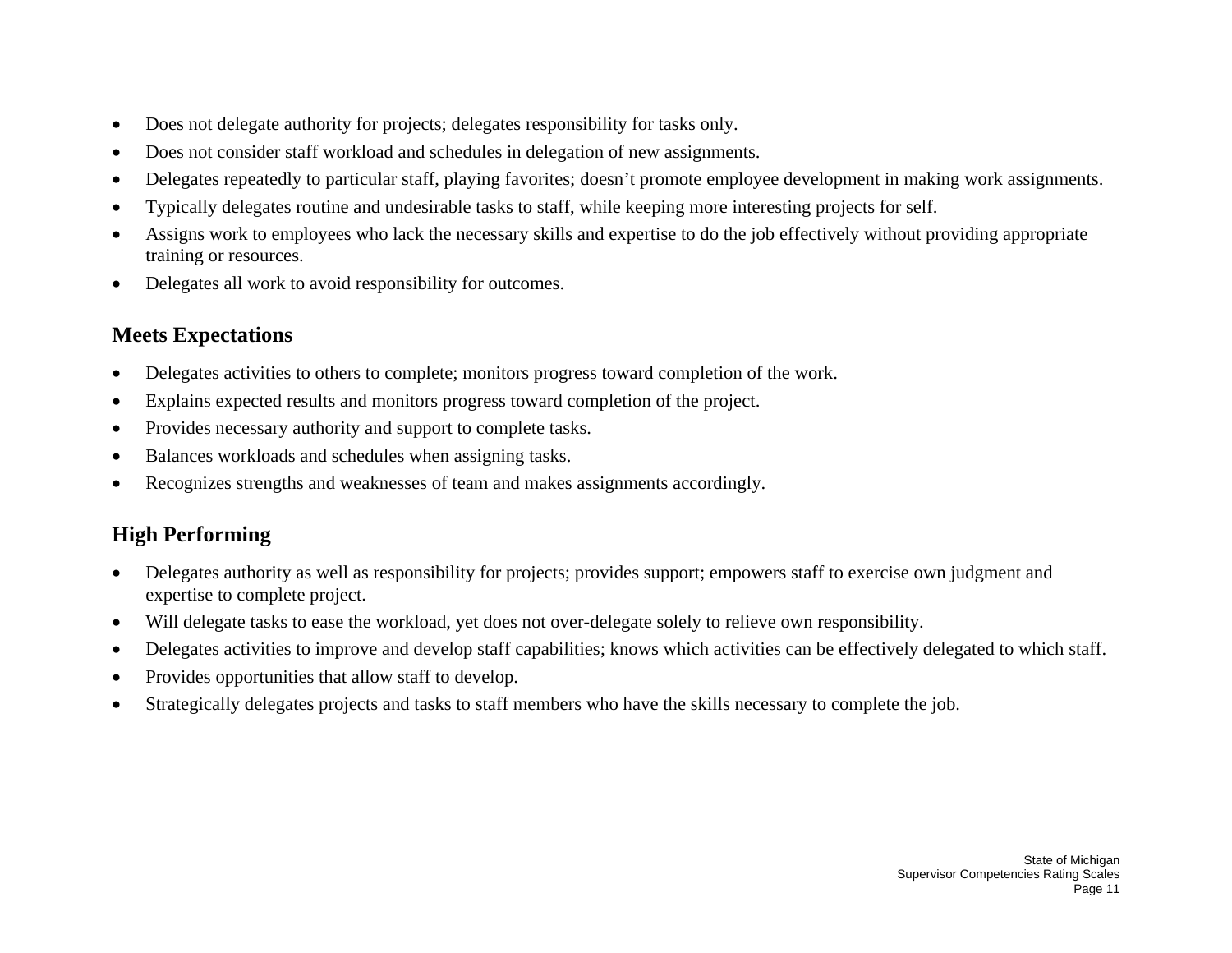## **DEVELOPING A SUCCESSFUL TEAM**

Using appropriate methods and a flexible interpersonal style to help develop a cohesive team; facilitating the completion of team goals.

#### **Needs Improvement**

- •Does not allow full involvement in decisions.
- •Team members may generate ideas, but the leader makes all substantive decisions.
- •Does not explain team goals and objectives and individual roles.
- •Fails to provide the structure or support necessary for the team to function effectively.
- •Allows one or more team members to unduly influence others.
- •Does not allow team members to participate in the formulation of objectives.

#### **Meets Expectations**

- •Provides opportunities for involvement of team members in all phases of the project.
- •Listens and incorporates team members' ideas in decisions; actively involves team in decision making.
- •Ensures that all team members understand their roles and how they relate to those of other team members.
- •Shares recognition with team.
- •Monitors team progress toward goals and regularly provides feedback to the team regarding their progress.
- •Ensures that all members are part of the decision-making process.
- •Formulates team objectives and defines expected outcomes.

- •Consistently incorporates shared information into the process; creates an environment of openness and honesty.
- •Values opinions of team members and acts to promote success of team.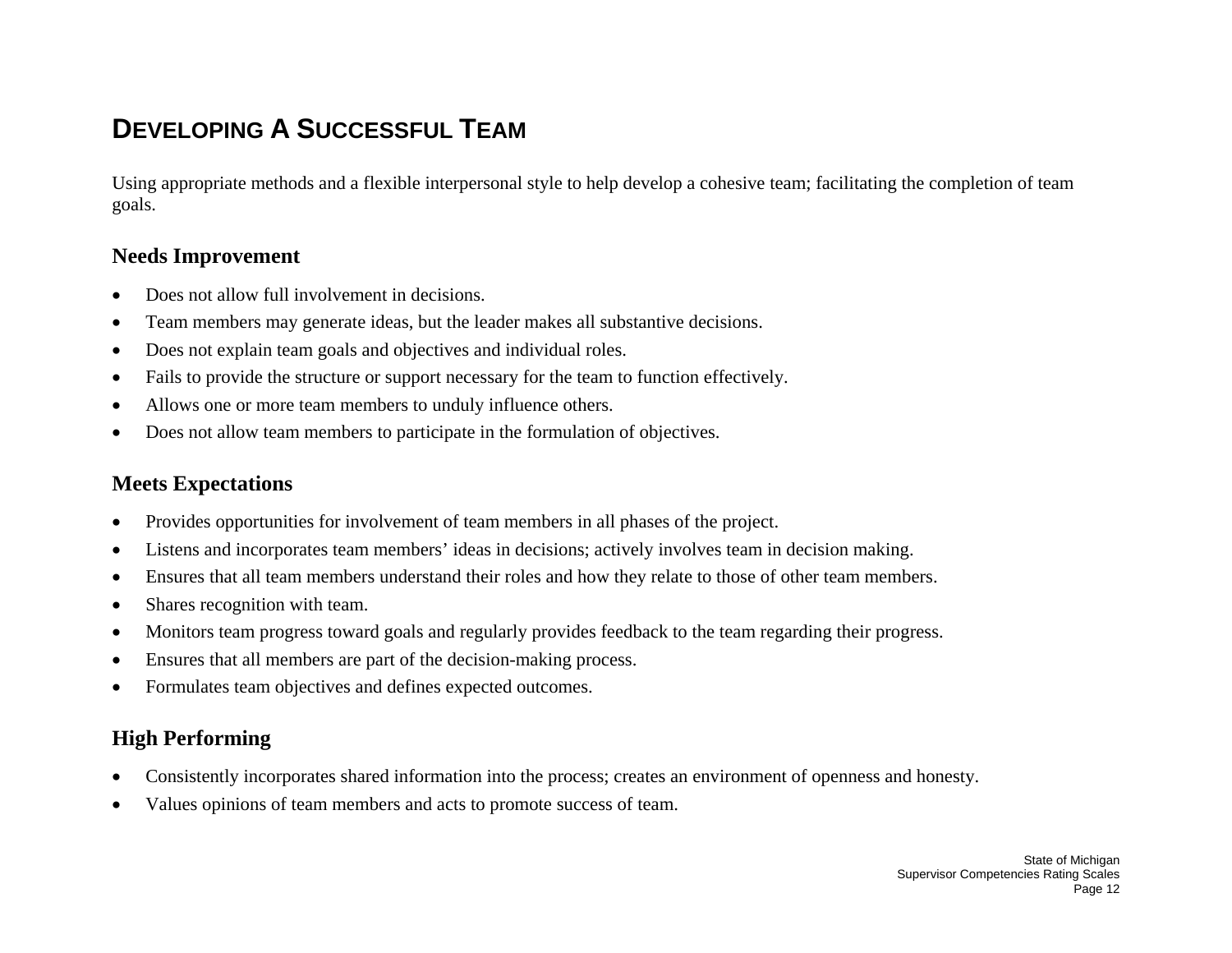- •Consistently models the visions and values of the organization; builds a team committed to the same.
- •Highly skilled in ensuring that all members and partners understand roles and objectives.
- •Demonstrates partnership building skills; gives credit where credit is due.
- •Regularly seeks feedback and provides necessary feedback to staff.
- •Builds pride in team work and inspires members to excel.
- •Effective in pulling from all sources relevant information to formulate team goals and objectives.

## **MANAGING CONFLICT**

Dealing effectively with others in antagonistic situations; using appropriate interpersonal styles and methods to reduce tension or conflict between two or more people.

#### **Needs Improvement**

- •Avoids conflict inappropriately.
- •Does not steer the conflict to solution when involvement does occur. Looks for someone to blame.
- •Does not keep an open mind; inflexible attitude/approach toward conflict resolution.
- •Does not effectively diffuse issues; fails to generate options to resolve conflict.
- •Does not remain objective toward the conflict, taking sides.
- •Creates a work environment of distrust.
- •Does not recognize potentially harmful or illegal (violent, dangerous, harassment, etc.) situation and fails to take action.

### **Meets Expectations**

- •Allows those involved in the conflict to assist in developing a solution.
- •Remains objective toward the conflict, listening to all sides.
- •Works to resolve the conflict ensuring full understanding by all parties of the issues involved.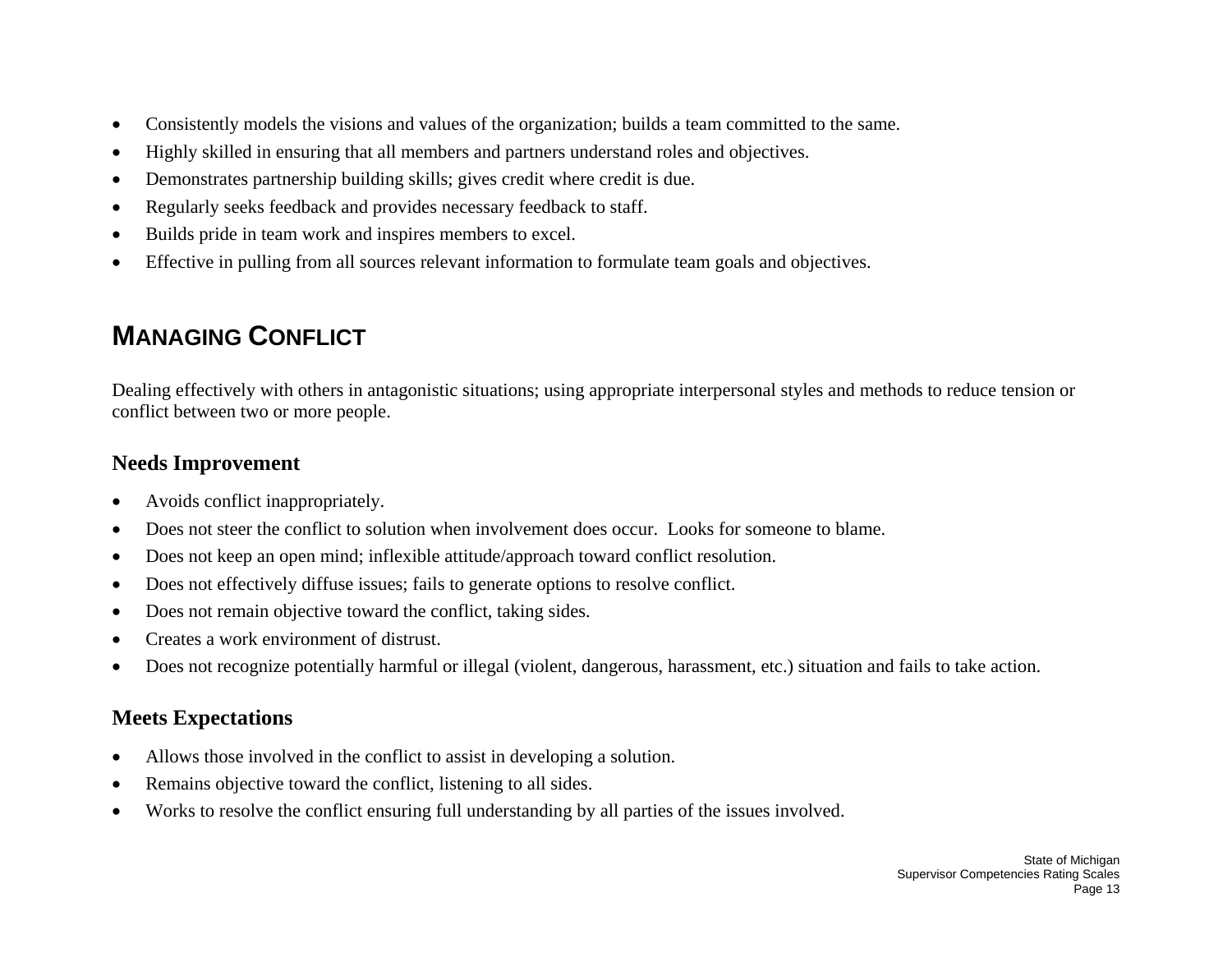- •Offers options to resolve conflict.
- •Maintains an objective attitude/focus toward conflict resolution.
- •Stresses respect and conflict resolution as expectations of staff.
- •Recognizes potentially harmful or illegal (violent, dangerous, harassment, etc.) situations and takes appropriate actions.

### **High Performing**

- •Effectively resolves issues after collecting information from all relevant sources.
- •Highly effective in generating win-win outcomes.
- •Extremely adept and skilled at mediation of conflicts.
- •Facilitates/assists in generating options to resolve conflict.
- •Effective in pulling the positive from the conflict and using data to handle other problems.
- •Anticipates potential conflicts and addresses issues before they escalate.
- • Is skilled at recognizing and addressing potentially harmful or illegal (violent, dangerous, harassment, etc.) situations and taking appropriate action.

## **PLANNING AND ORGANIZING WORK**

Establishing courses of action for self and others to ensure that work is completed efficiently.

- •Often does not seek the use of all resources to get the work done.
- •Does not manage time well; fails to plan and allocate time and resources appropriately.
- •Encounters an unusually high number of setbacks that delay work completion or project success.
- •Has difficulty prioritizing actions; needs a great deal of direction.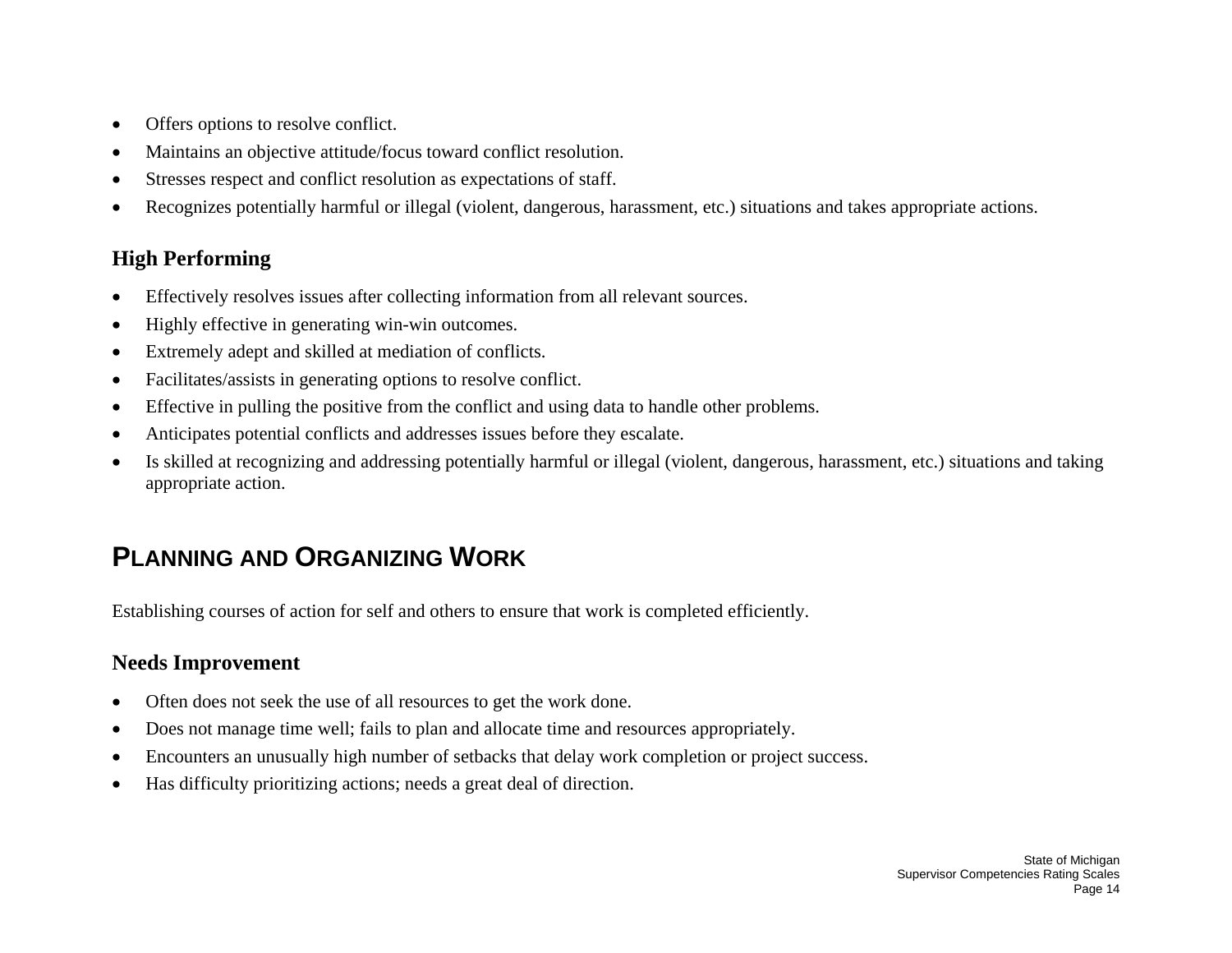- •Identifies roadblocks to goal attainment and is able to adjust the plan to avoid them.
- •Reorganizes work activities when setbacks or changing priorities are encountered.
- •Follows up on progress toward plan of action in a timely manner. Completes tasks on time.
- •Effectively prioritizes work activities of self and others.

## **High Performing**

- •Understands objectives of the organization and is able to leverage resources effectively.
- •Effectively re-prioritizes tasks and projects as needed and ensures timely completion.
- •Consistently completes tasks ahead of schedule.
- • Anticipates the need for alternative courses of action and successfully implements contingencies in response to frequently changing demands; knows project status and risks at all times.

# **SAFETY AWARENESS**

Being aware of conditions that affect employee safety.

- $\bullet$ Complains about unsafe conditions or receives complaints but does not take action to address them.
- •Does not personally follow safety procedures; sees them as a hindrance to getting the work done.
- •Is ignorant of safety standards for self and staff.
- •Ignores changes in employee behavior or demeanor that may affect safety.
- •Does not ensure that safety standards are adhered to/enforced.
- •Does not enforce safety procedures.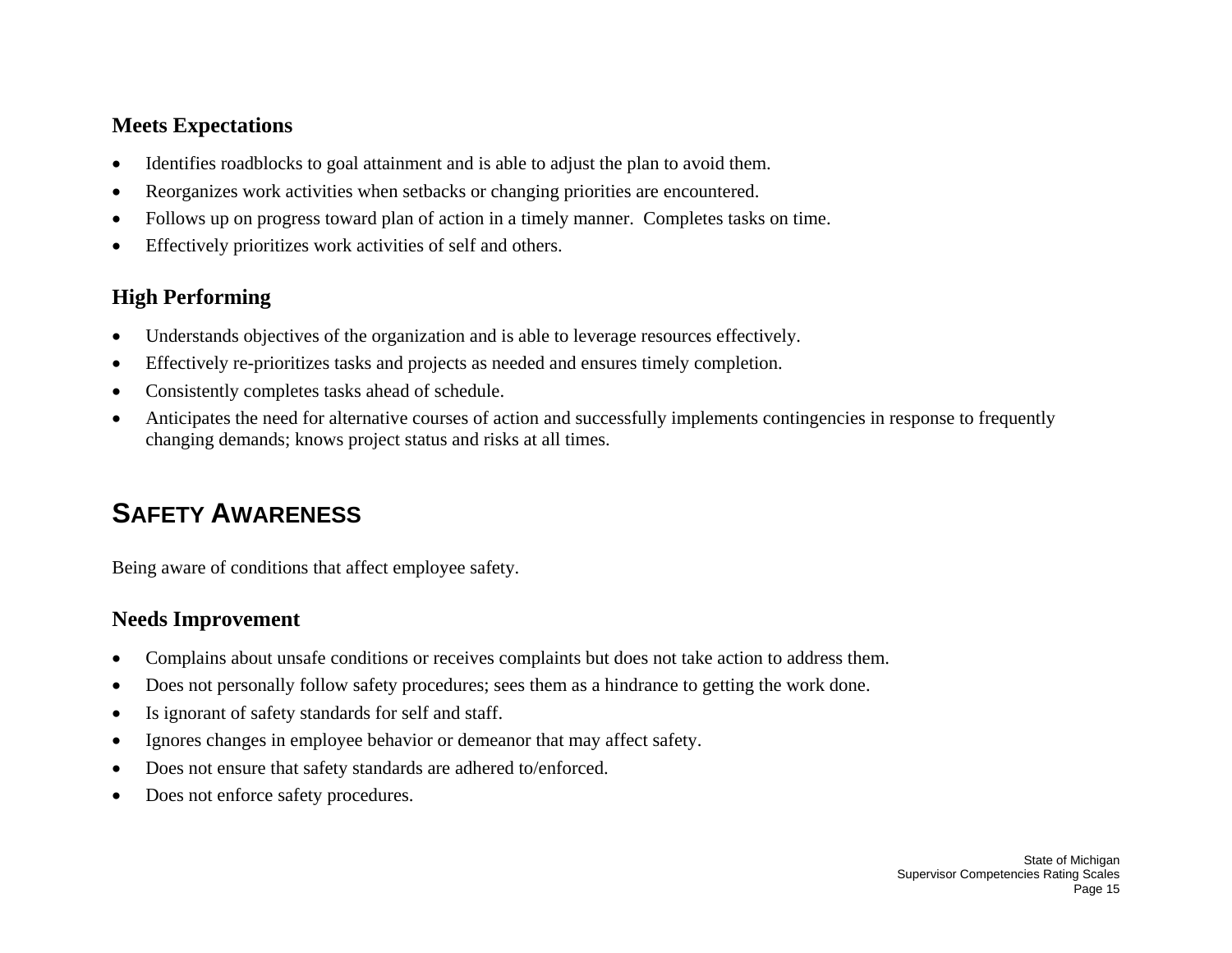- •Accepts responsibility for correcting safety hazards.
- •Personally follows written and verbal safety standards/procedures.
- •Committed to safety and well being of staff.
- •Addresses changes in employee behavior, demeanor, or attitude that may affect safety.
- •Makes safety awareness an expectation for self and staff.
- •Enforces safety procedures and provides alternative safe methods for completing process.

## **High Performing**

- $\bullet$ Identifies potential safety and health hazards before staff is exposed.
- •Consistently instills in staff an appreciation for the importance of adhering to safety procedures.
- •Responds to change in employee behavior proactively. Listens to problems and recommends sources of assistance.
- •Consistently includes staff in safety and health awareness issues.
- •Develops and implements safety standards above departmental norm.

# **STRESS TOLERANCE**

Maintaining stable performance under pressure or opposition (such as time pressure or job ambiguity); handling stress in a manner that is acceptable to others and to the organization.

- •Does not focus or think clearly under stress.
- •Does not complete assignment due to stress.
- •Is frequently absent when stressful assignments materialize.
- •Unable to foresee and avoid stressful situations.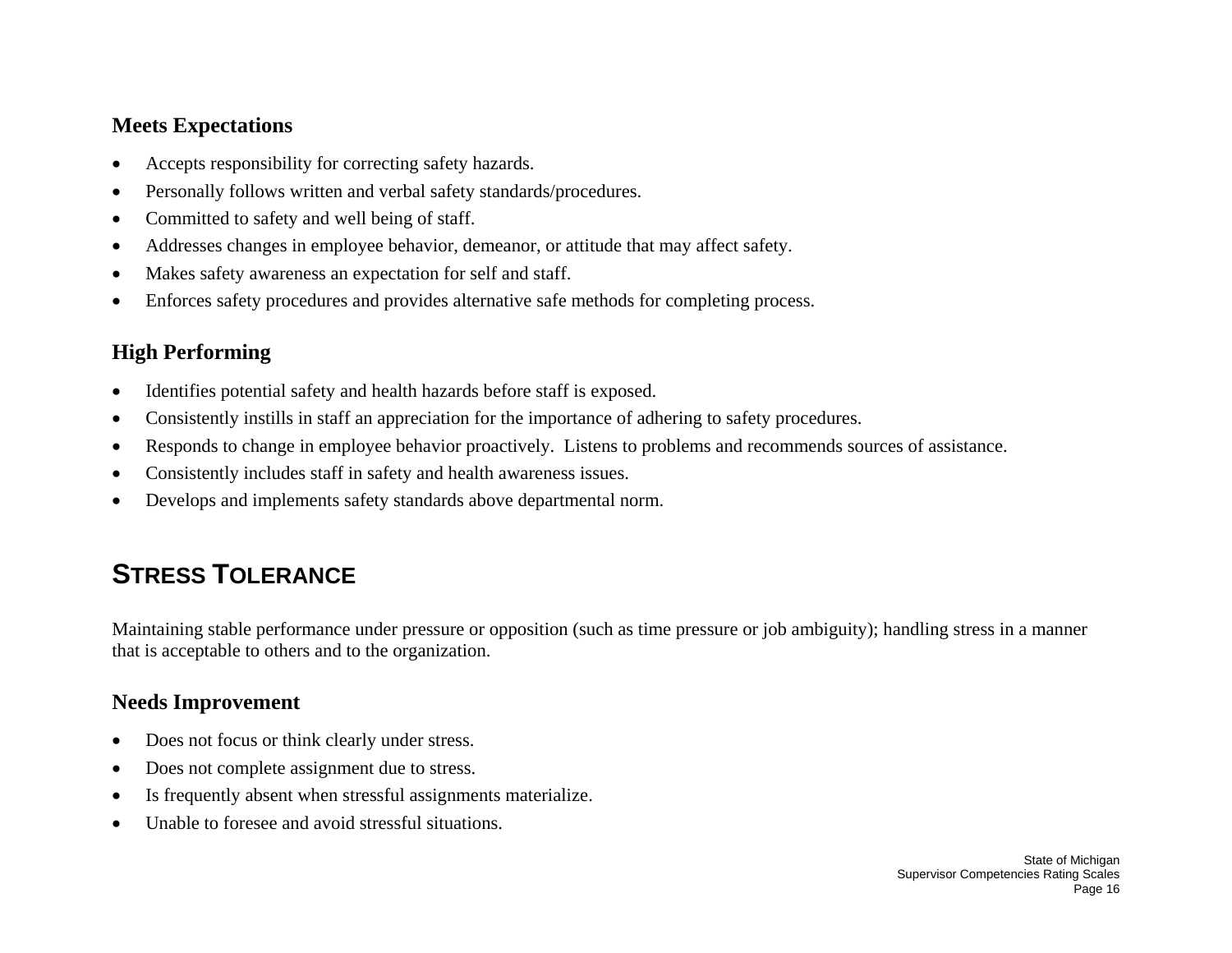- •Is not tolerant of staff or customer demands and/or equipment shortfalls.
- •Does not maintain positive relationships under stress.

- •Works effectively under stress.
- •Maintains productivity during times of high stress.
- •Is able to identify and provide alternatives to diminish stressful situations.
- •Maintains a positive attitude toward staff and customers when under stress.
- •Maintains positive and effective relationships under stress.

## **High Performing**

- $\bullet$ Explores options aside from policies and procedures to avoid stressful situations.
- • Maintains high level of productivity and excellence during stressful times. Provides rational explanations to customers when deadlines are not met due to high workload.
- •Effectively organizes activities to avoid situations that could cause stress.
- •Maintains a positive attitude during times of high stress and influences negative attitude of others.
- •Improves positive and effective relationships under stress.

## **TECHNICAL/PROFESSIONAL KNOWLEDGE & SKILLS**

Possessing, acquiring, and maintaining the technical/professional expertise required to do the job effectively and to create customer solutions. Technical/professional expertise is demonstrated through problem solving, applying technical knowledge, and product and service management for the functional area in which one operates.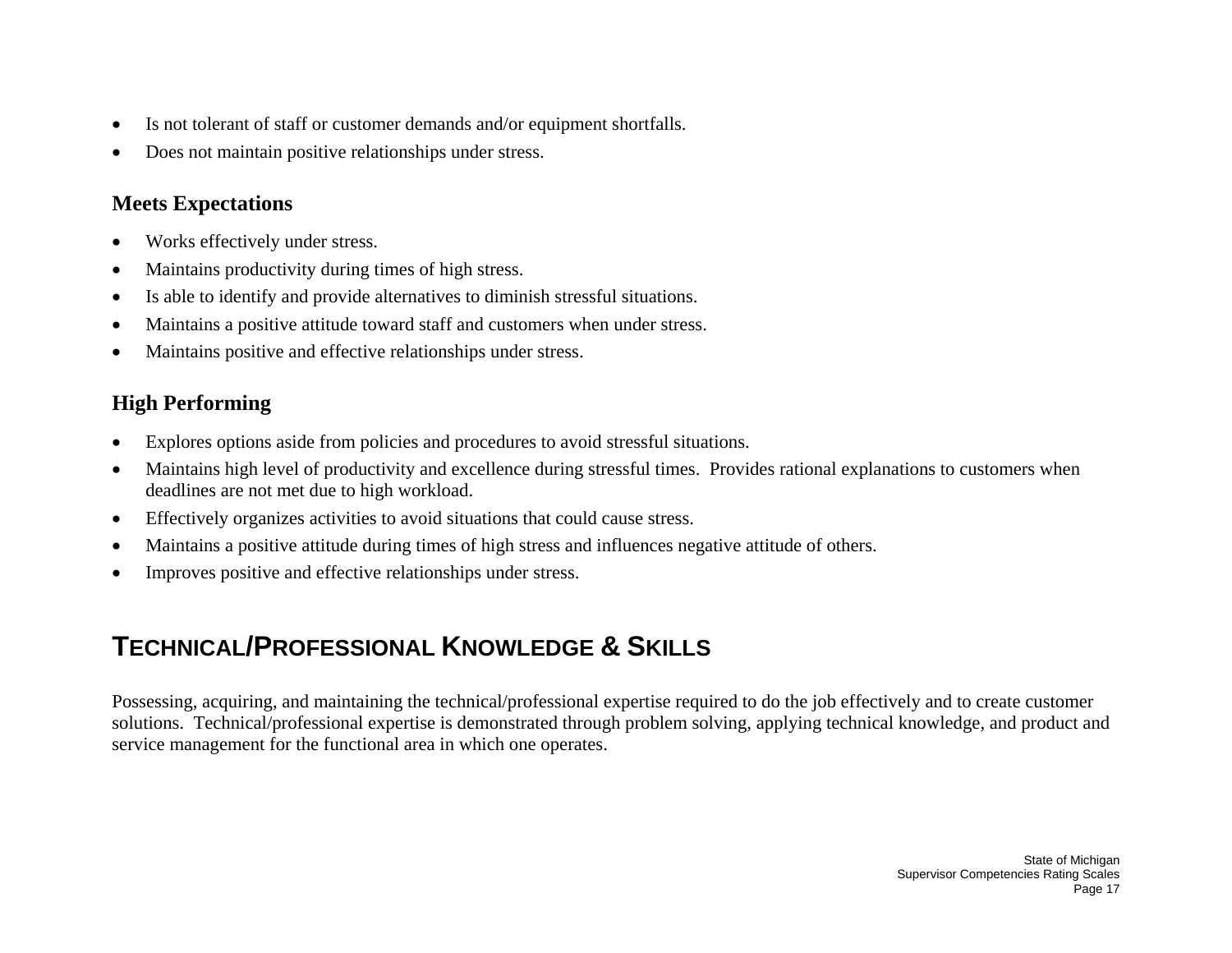#### **Needs Improvement**

- •Depth of expertise is not at the level required to consistently meet day-to-day needs.
- • Provides information that is incorrect or incomplete; develops solutions that only partially meet business needs due to gaps in technical knowledge.
- •Knowledge in the various areas of job activities is limited.
- •Views the job function and work contributions through a narrow perspective that is not closely linked to the organization's goals.

### **Meets Expectations**

- •Knowledgeable of own technical area and service environment.
- •Serves as a resource to others on technical/work issues and problems.
- • Actively guides others in interpreting and solving work issues; accurately explains concepts so that the listener understands applying them effectively.
- •Effectively applies technical concepts within the field of work.
- •Actively supports continuous learning and keeps abreast of new developments within technical area.

- •Solves complex technical problems using advanced technical expertise.
- $\bullet$  Identifies opportunities and generates recommendations for the development of new technical solutions, products, and services within the work area.
- •Has in-depth understanding of the technical detail of one's field and continuously searches out best practices.
- • Possesses deep knowledge of area of expertise and frequently applies this knowledge as a subject matter expert externally or for other areas of the organization.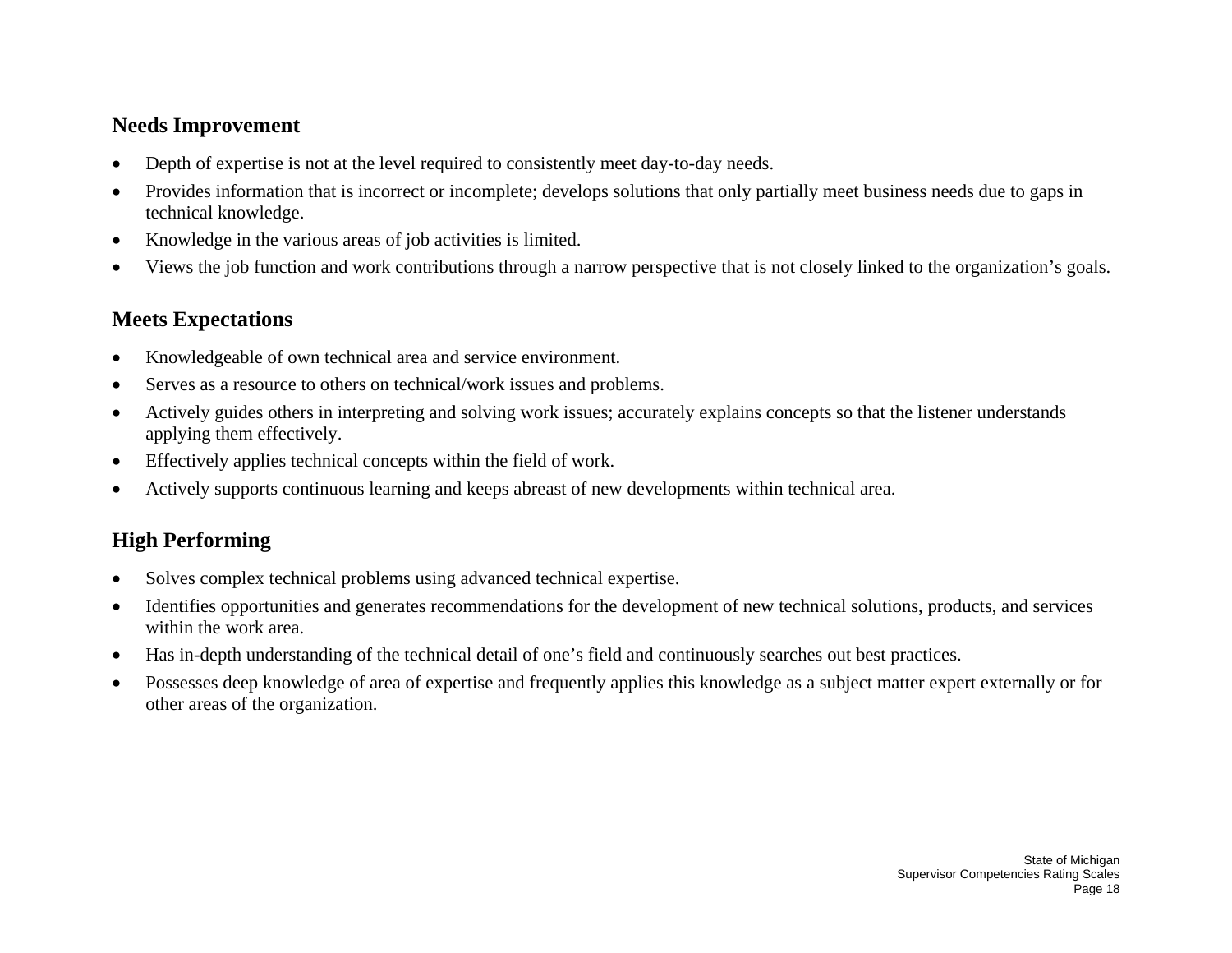## **VALUING DIVERSITY AND INCLUSION**

Actively appreciating and including the diverse capabilities, insights, and ideas of others and working effectively and respectfully with individuals of diverse backgrounds, styles, abilities, and motivations.

#### **Needs Improvement**

- •Is not able to articulate an understanding of the value of diversity and inclusion.
- •Uses offensive or exclusionary communication.
- •Fails to advocate the concept of diversity and inclusion.
- •Does not motivate others to endorse and implement diversity and inclusion.
- •Does not take action to evaluate and promote diversity and inclusion in the workplace.
- •Does not support the progress and professional development of others.
- •Does not treat all people respectfully.
- •Does not understand how personal values and biases can impact behavior.
- •Does not sufficiently strive to understand others' backgrounds, styles, abilities, and motivations.

#### **Meets Expectations**

- •Able to articulate an understanding of the value of diversity and inclusion.
- •Communicates in positive, non-offensive and inclusive terms with all people regardless of background or diversity.
- •Advocates the concept of diversity and inclusion.
- •Motivates others to endorse diversity and inclusion.
- •Takes some action to evaluate and promote diversity and inclusion in the workplace.
- •Supports the progress and professional development of others regardless of diversity.
- •Treats all people respectfully regardless of diversity.
- •Understands how personal values and biases could impact behavior.
- $\bullet$ Strives to understand others' backgrounds, styles, abilities, and motivations.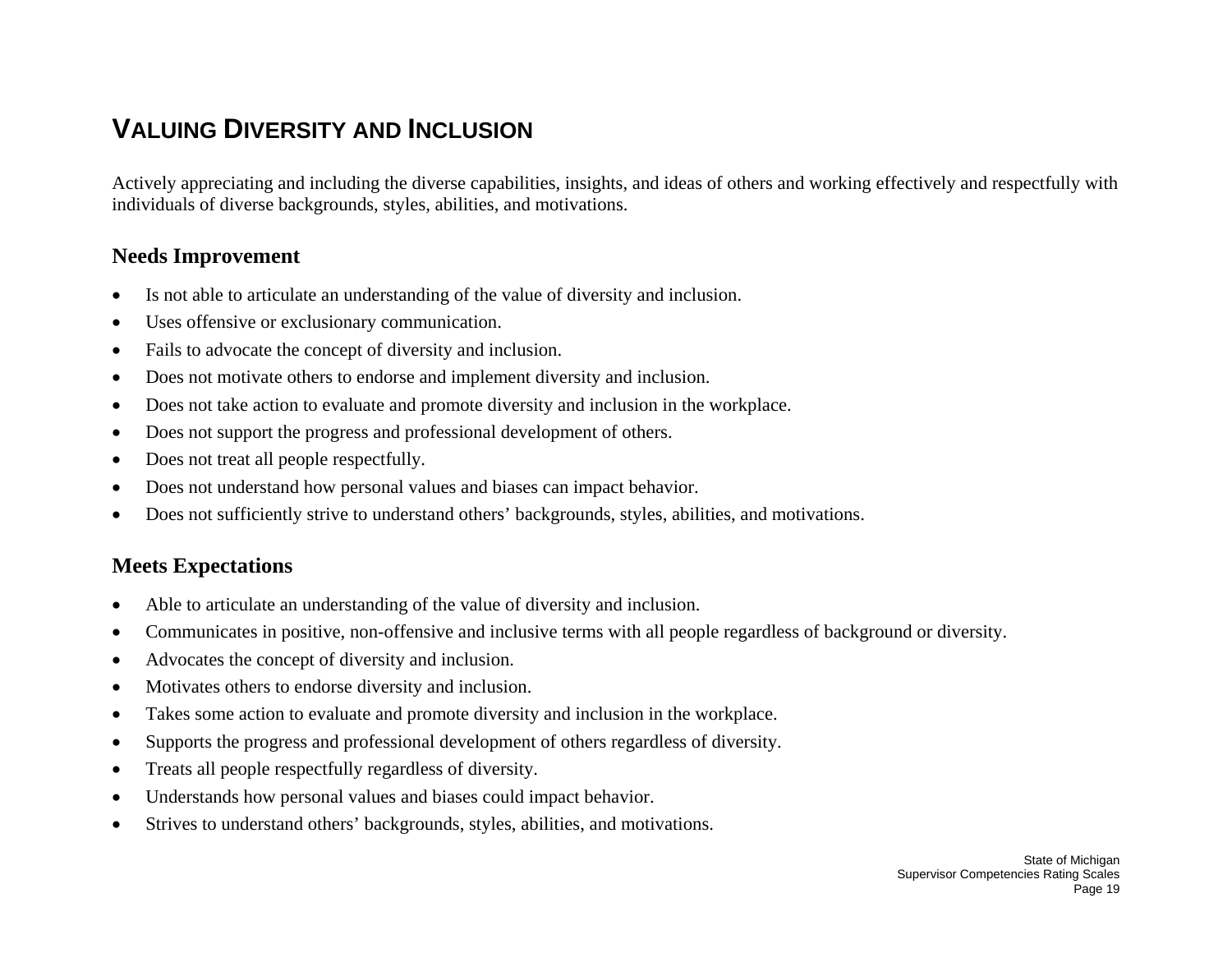#### **High Performing**

- • Able to articulate an understanding of the value of diversity and inclusion and models behaviors that support diversity and inclusion.
- • Communicates in positive, non-offensive and inclusive terms with all people regardless of background or diversity, and appropriately expresses disapproval of offensive communications by others.
- •Articulates and promotes the vision of diversity and inclusion.
- •Motivates others to endorse and champion diversity and inclusion.
- •Consistently takes actions to evaluate and promote diversity and inclusion in the workplace.
- •Implements comprehensive approaches to promote the progress and professional development of others.
- • Treats all people respectfully regardless of their diversity and promotes respect as an important component of diversity and inclusion.
- •Makes it a regular practice to examine personal values and biases to maximize inclusion of diverse perspectives.
- •Strives to understand others' backgrounds, styles, abilities, and motivations and encourages others to do the same.

## **WORK STANDARDS**

Setting high standards of performance for self and staff; assuming responsibility and accountability for successfully completing assignments or tasks; self-imposing standards of excellence rather than having standards imposed.

- •Does not model examples of high performance/quality.
- •Does not encourage others to take responsibility for high quality.
- •Does not require staff to accept responsibility for incomplete assignments.
- •Disregards policies, procedures, and standards.